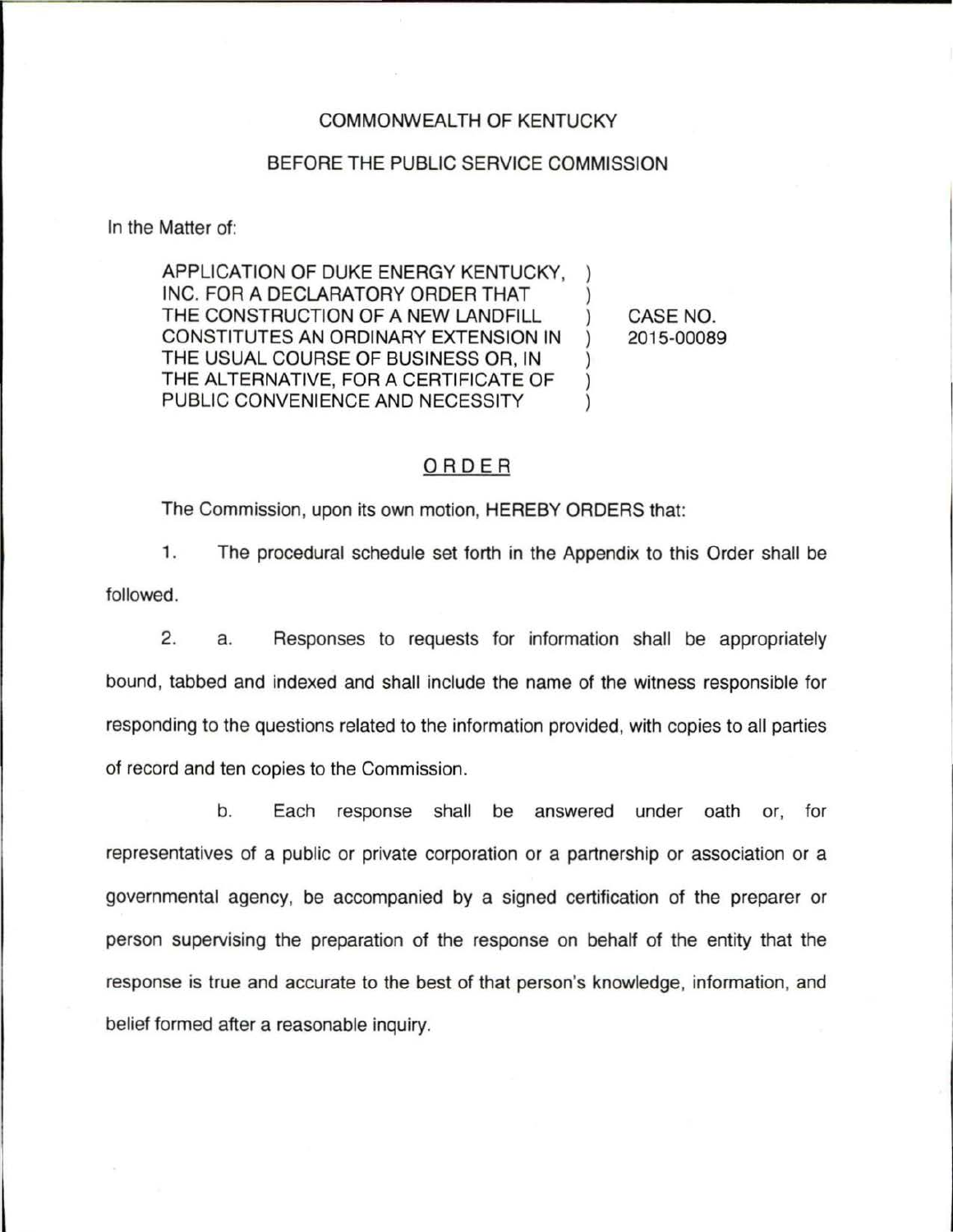c. Any party shall make timely amendment to any prior response if it obtains information which indicates that the response was incorrect when made or, though correct when made, is now incorrect in any material respect.

d. For any request to which a party fails or refuses to furnish all or part of the requested information, that party shall provide a written explanation of the specific grounds for its failure to completely and precisely respond.

e. A party filing a document containing personal information shall, in accordance with 807 KAR 5:001, Section 4(10), encrypt or redact the document so that personal information cannot be read.

3. A person who submits a motion to intervene after April 9, 2015, and, upon a showing of good cause, is granted full intervention shall accept and abide by the existing procedural schedule.

4. The Commission does not look favorably upon motions for continuance. Consequently, motions for extensions of time with respect to the schedule herein shall be made in writing and will be granted only upon a showing of good cause.

5. Nothing contained herein shall prevent the Commission from entering further orders in this matter.

By the Commission **ENTERED**   $\mathbf{r}$ **APR o 6 2015**  CKY PUBLIC SERVICE COMMISSION

**ATTEST** Executive Director

Case No. 2015-00089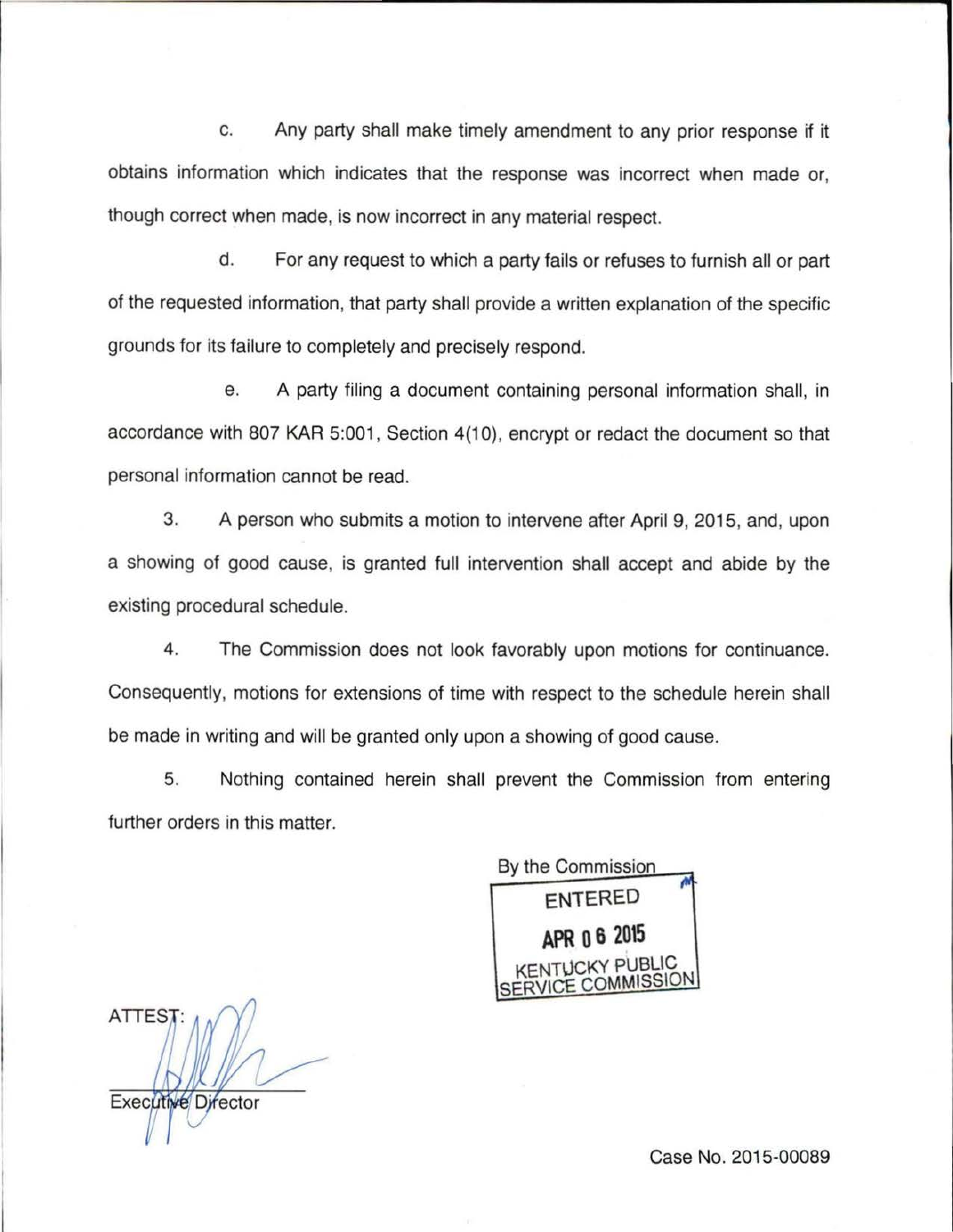# APPENDIX

# APPENDIX TO AN ORDER OF THE KENTUCKY PUBLIC SERVICE COMMISSION IN CASE NO. 2015-00089 DATED **APR Q 6 <sup>2015</sup>**

| All initial requests for information to Duke Energy                                                                                                             |
|-----------------------------------------------------------------------------------------------------------------------------------------------------------------|
| Duke shall file the direct testimony of its witnesses<br>in verified prepared form and the responses to initial requests                                        |
| All supplemental requests for information to                                                                                                                    |
| Duke shall file responses to supplemental requests                                                                                                              |
| Intervenor testimony, if any, in verified prepared                                                                                                              |
| All requests for information to Intervenors shall                                                                                                               |
| Intervenors shall file responses to requests for                                                                                                                |
| Duke shall file, in verified form,                                                                                                                              |
| Public Hearing to be held in Hearing Room 1<br>of the Commission's offices at 211 Sower Boulevard,<br>Frankfort, Kentucky, for the purpose of cross-examination |